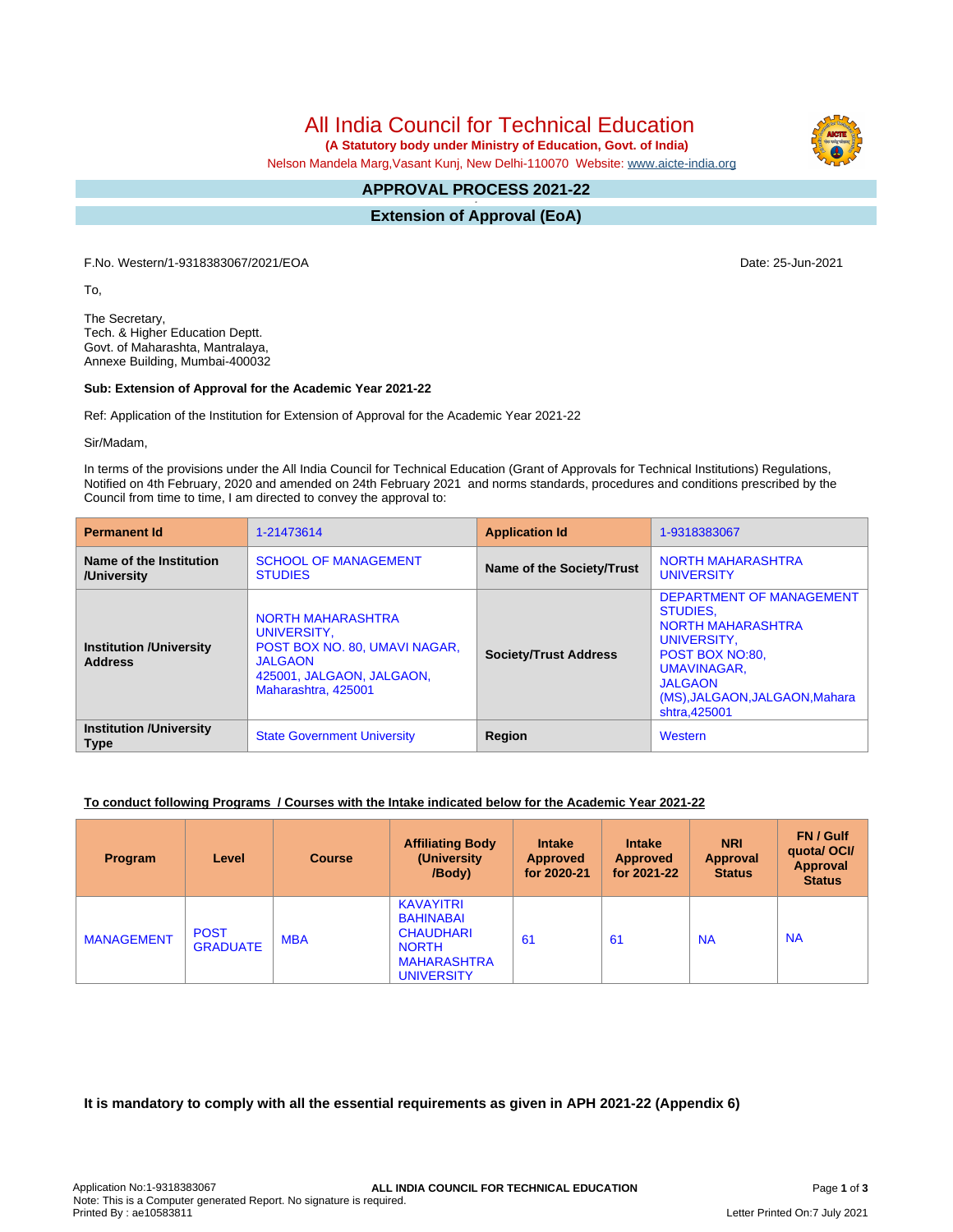# **Important Instructions**

- 1. The State Government/ UT/ Directorate of Technical Education/ Directorate of Medical Education shall ensure that 10% of reservation for Economically Weaker Section (EWS) as per the reservation policy for admission, operational from the Academic year 2019-20 is implemented without affecting the reservation percentages of SC/ ST/ OBC/ General. However, this would not be applicable in the case of Minority Institutions referred to the Clause (1) of Article 30 of Constitution of India. Such Institution shall be permitted to increase in annual permitted strength over a maximum period of two years.
- 2. The Institution offering courses earlier in the Regular Shift, First Shift, Second Shift/Part Time now amalgamated as total intake shall have to fulfil all facilities such as Infrastructure, Faculty and other requirements as per the norms specified in the Approval Process Handbook 2021-22 for the Total Approved Intake. Further, the Institutions Deemed to be Universities/ Institutions having Accreditation/ Autonomy status shall have to maintain the Faculty: Student ratio as specified in the Approval Process Handbook.
- 3. Strict compliance of Anti-Ragging Regulation, Establishment of Committee for SC/ ST, Establishment of Internal Complaint Committee (ICC), Establishment of Online Grievance Redressal Mechanism, Barrier Free Built Environment for disabled and elderly persons, Fire and Safety Certificate should be maintained as per the provisions made in Approval Process Handbook and AICTE Regulation notified from time to time.
- 4. In case of any differences in content in this Computer generated Extension of Approval Letter, the content/information as approved by the Executive Council / General Council as available on the record of AICTE shall be final and binding.

**Prof.Rajive Kumar Member Secretary, AICTE**

Copy \*\* to:

- **1. The Director of Technical Education\*\*, Maharashtra**
- **2**. **The Registrar\*\*,** Kavayitri Bahinabai Chaudhari North Maharashtra University
- **3. The Principal / Director,** SCHOOL OF MANAGEMENT STUDIES North Maharashtra University, Post Box No. 80, Umavi Nagar, Jalgaon 425001, Jalgaon,Jalgaon, Maharashtra,425001
- **4. The Secretary / Chairman,**
	- DEPARTMENT OF MANAGEMENT STUDIES, NORTH MAHARASHTRA UNIVERSITY, POST BOX NO:80, UMAVINAGAR, JALGAON (MS) JALGAON,JALGAON Maharashtra,425001
- **5. The Regional Officer,** All India Council for Technical Education Industrial Assurance Building 2nd Floor, Nariman Road Mumbai - 400 020, Maharashtra

## **6. Guard File(AICTE)**

Note: Validity of the Course details may be verified at <http://www.aicte-india.org/> **.**